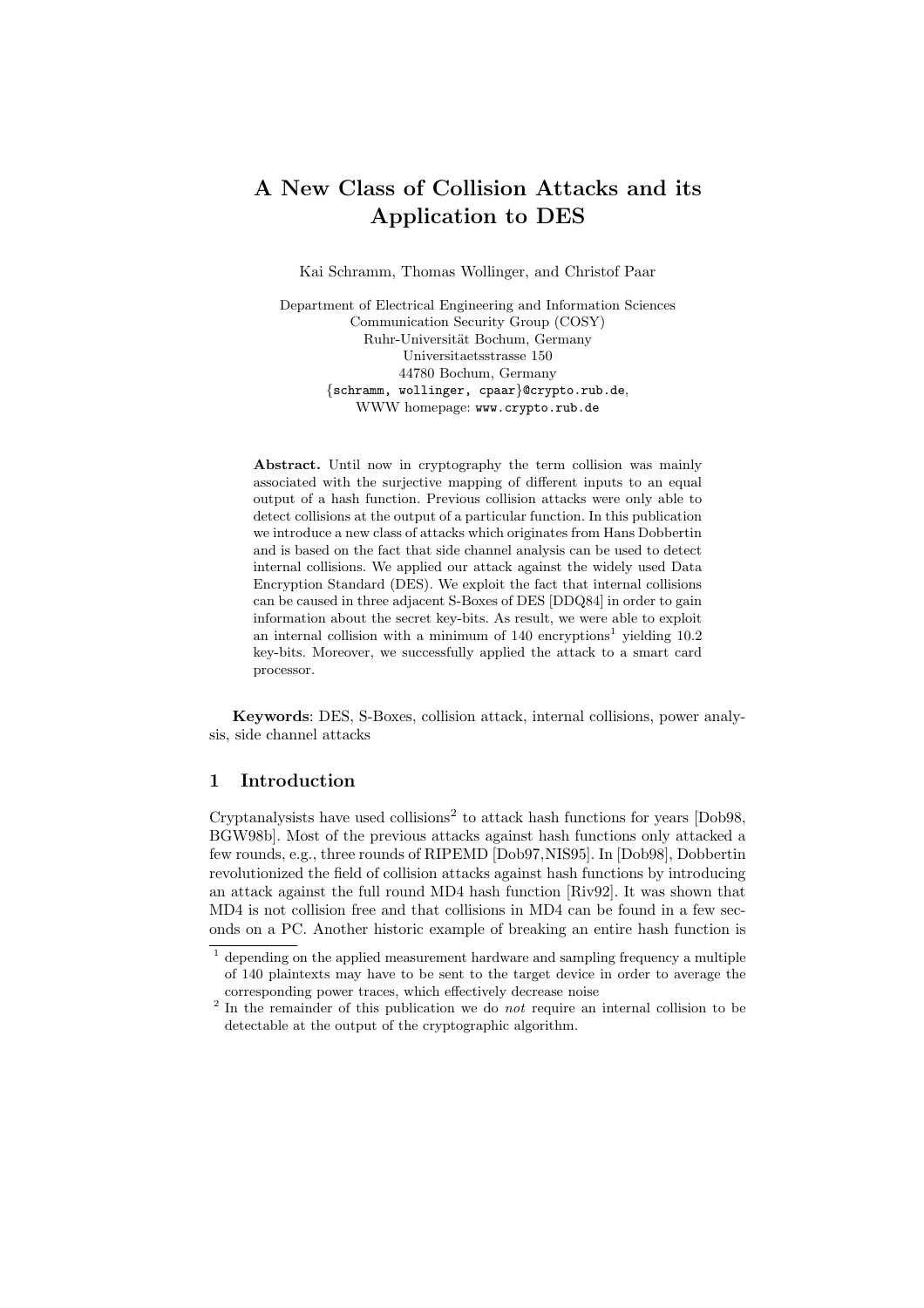the COMP128 algorithm [BGW98a]. COMP128 is widely used to authenticate mobile station to base stations in GSM (Global System for Mobile Communication) networks [GSM98]. COMP128's core building block is a hash function based on a butterfly structure with five stages. In [BGW98b], it was shown that it is possible to cause a collision in the second stage of the hash function, which fully propagates to the output of the algorithm. Hence, a collision can be easily detected revealing information about the secret key.

Cryptographers have traditionally designed new cipher systems assuming that the system would be realized in a closed, reliable computing environment, which does not leak any information about the internal state of the system. However, any physical implementation of a cryptographic system will generally provide a side channel leaking unwanted information. In [KJJ99], two practical attacks, Simple Power Analysis (SPA) and Differential Power Analysis (DPA), were introduced. The power consumption was analyzed in order to find the secret keys from a tamper resistant device. The main idea of DPA is to detect regions in the power consumption of a device which are correlated with the secret key. Moreover, little or no information about the target implementation is required. In recent years the were several publications dealing with side channel attacks: side channel analysis of several algorithms, improvements of the original attacks, e.g., higher order DPA and sliding window DPA and hard- and software countermeasures were published [CCD00b, CJR<sup>+</sup>99b, CJR<sup>+</sup>99a, Cor99,FR99,GP99, CCD00a,CC00,Sha00,Mes00,MS00]. Recently, attacks based on the analysis of electromagnetic emission have also been published [AK96,AARR02].

The main idea of this contribution is to combine 'traditional' collision attacks with side channel analysis. Traditional collision attacks implied that an internal collision fully propagates to the output of the function. Using side channel analysis it is possible to detect a collision at any state of the algorithm even if it does not propagate to the output.

#### Our Main Contributions

- A New Class of Collision Attack: The work at hand presents a collision attack against cryptographic functions embedded in symmetric ciphers, e.g., the f-function in DES. The idea, which originally comes from Hans Dobbertin, is to detect collisions within the function by analysis of side channel information, e.g., power consumption. Contrary to previous collision attacks we exploit internal collisions, which are not necessarily detectable at the output. Modified versions of this attack can be potentially applied to any symmetric cipher, in which internal collisions are possible. Furthemore, we believe that our attack is resistant against certain side channel countermeasures, which we will show in future publications.
- Collisions within the DES f-function: In [DDQ84], it was first shown that the f-function of DES is not one-to-one for a fixed round key, because collisions can be caused in three adjacent S-Boxes. We discovered that such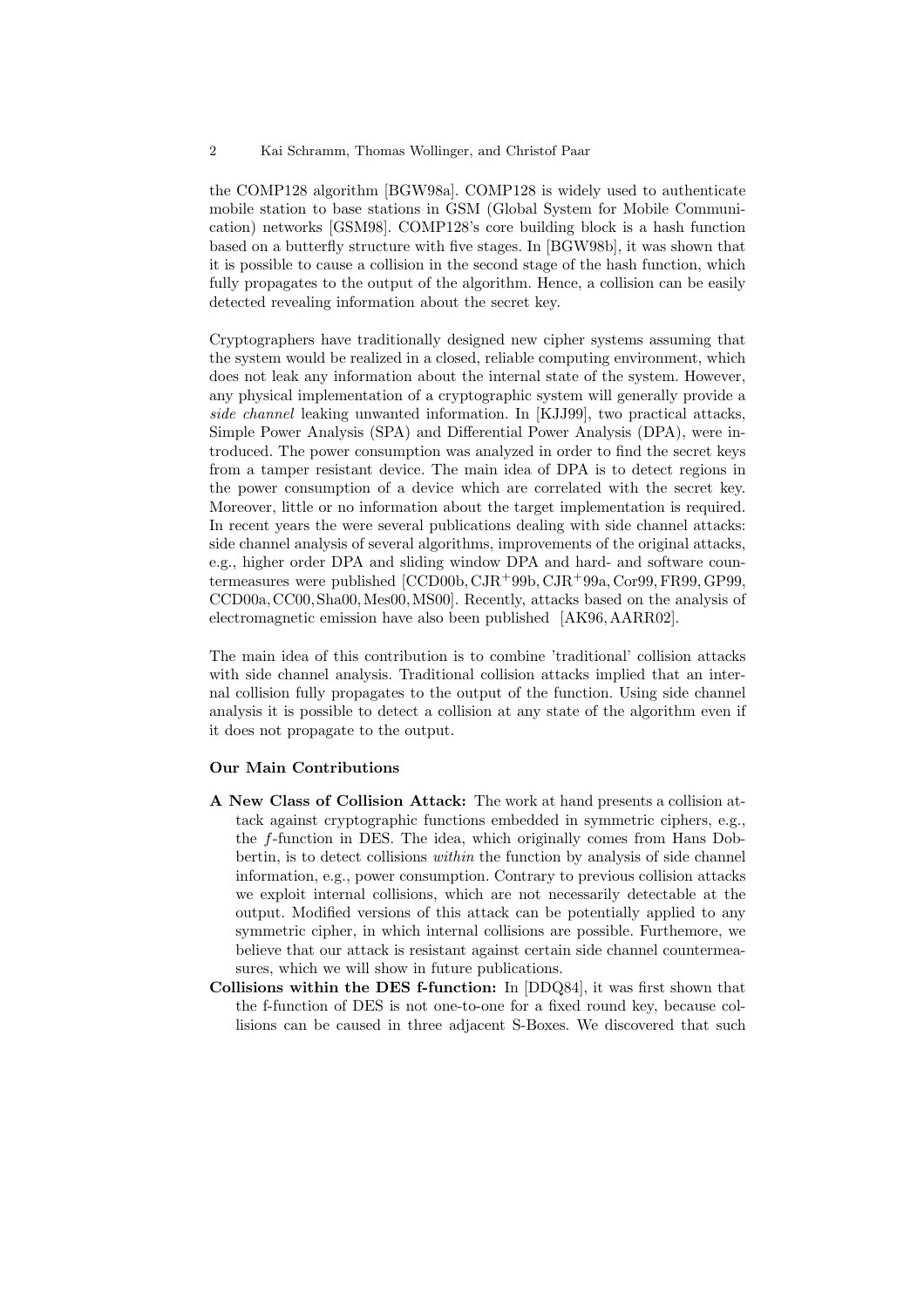internal collisions reveal information about the secret key. On average<sup>3</sup> 140 different encryptions are required to find the first collision, a significant lower number of encryptions is required to find further collisions. This result is a breakthrough for future attacks against DES and other cryptographic algorithms vulnerable to internal collisions.

Realization of the Attack: Smart cards play an increasingly important role for providing security functions. We applied our attack against an 8051 compatible smart card processor running DES in software. We focussed on the S-Box triple 2,3,4 and were able to gain 10.2 key-bits with 140 encryptions on average including key reduction.

We would like to mention that there exists another attack against DES based on internal collision which requires less measurements. This attack was developed by Andreas Wiemers and exploits collisions within the Feistel cipher [Wie03].

The remaining of this publication is organized as follows. Section 2 summarizes previous work on collision attacks, side channel attacks, and DES attacks. In Section 3 we explain the principle of our new attack. In Section 4 we apply our attack to the f-function of DES. In Section 5 further optimizations of our collision attack against DES are given. In Section 6 we compromise an 8051 compatible smartcard processor running DES. Finally, we end this contribution with a discussion of our results and some conclusions.

### 2 Previous Work

#### Collision Attacks

The hashing algorithm COMP128 was a suggested implementation of the algorithms A3 and A8 for GSM [GSM98]. Technical details of COMP128 were strictly confidential, however, in 1998 the algorithm was completely reverse engineered [BGW98a]. COMP128 consists of nine rounds and the core building block is a hash function. This hash function itself is based on the butterfly structure and consists of five stages. The output bytes contain a response used for the authentication of the mobile station with the base station and the session key used for the stream cipher A5.

In [BGW98b], the COMP128 algorithm was cracked exploiting a weakness in the butterfly structure. Only the COMP128 input bits corresponding to the random number can be varied. A collision can occur in stage 2 of the hash function. It will fully propagate to the output of the algorithm and, as a result, it will be detectable at the output. To launch the attack, one has to vary bytes  $i + 16$  and  $i + 24$  of the COMP128 input and fix the remaining input bytes. The birthday paradox guarantees, that collision will occur rapidly and the colliding bytes are  $i, i+8, i+16$ , and  $i+24$ . The attack requires  $2^{17.5}$  queries to recover the whole 128-bit key.

Most of the presented attacks against hash functions only attacked a few rounds, e.g., three rounds of RIPEMD [Dob97,NIS95]. Also MD4 was first attacked partially. There were approaches to attack the two round MD4 [dBB94,Vau94] (also

<sup>3</sup> averaged over 10,000 random keys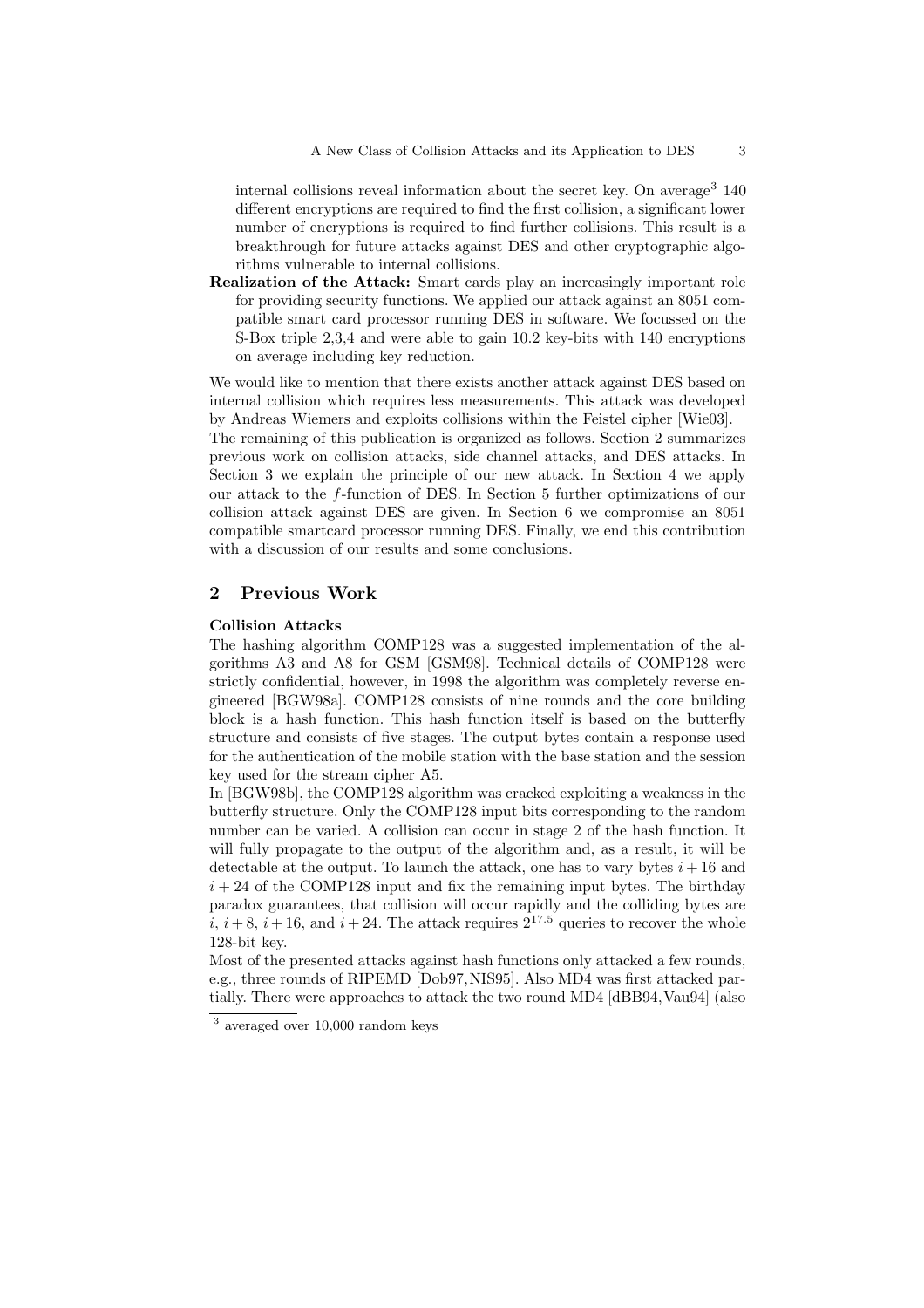an unpublished attack from Merkle). In [Dob98], Dobbertin introduced an attack against the whole MD4 hash function [Riv92]. It was shown, that an earlier attack against RIPEMD [Dob97] can be applied to MD4 very efficiently. An algorithm was developed that allows to compute a collision in a few seconds on a PC with a Pentium processor. Finally, it was demonstrated that a further development of the attack could find collisions for meaningful messages. The main result of that contribution was that MD4 is not collision-free and it requires the same computational effort as  $2^{20}$  computations of the MD4-compression function to find a collision. The basic idea of the attack is that a difference of the input variables can be controlled in such a way that the differences occurring in the computation of the two associated hash values are compensated at the end.

#### Side Channel Attacks

A cryptographic system embedded into a microchip generally consists of many thousand logic gates and storage elements. The power consumption of the system can be analyzed with a shunt resistance put in series between the ground pad of the microchip and the external ground of the voltage source. A digital oscilloscope is used to digitize the voltage over the shunt resistance, which is proportional to the power consumption of the system.

Power analysis can be classified into Simple Power Analysis (SPA) and Differential Power Analysis (DPA) [KJJ99, KJJ98]. SPA directly interprets power consumption during cryptographic operations. Hence, an attacker must have detailed information about the target hardware and the implemented algorithm. Two types of information leakage have been observed in SPA: Hamming weight and transition count leakage of internal registers and accumulators [MDS99]. The Hamming weight is often directly proportional to the amount of current that is being discharged from the gate driving the data and address bus<sup>4</sup> [MDS99, Mui01]. Transition count information leaks during a gate transition from high to low or low to high when bits of internal registers flip [MDS99].

The main idea of the DPA is to detect regions in the power consumption of a cryptographic device correlated with particular bits of the secret key [KJJ99]. The adversary guesses a key (hypothesis) and encrypts random plaintexts. Depending on a particular observed bit within the algorithm, whose state can be computed based on the prior hypothesis, measured power traces are added or subtracted yielding a differential trace. A correct hypothesis will provide a high correlation of the differential trace with the observed bit, which will be indicated by distinct peaks. Contrary to SPA no information about the target implementation is required. In [KJJ99], it was shown that DES [NIS77] and RSA [RSA78] can be broken by DPA.

<sup>&</sup>lt;sup>4</sup> if a precharged bus design is used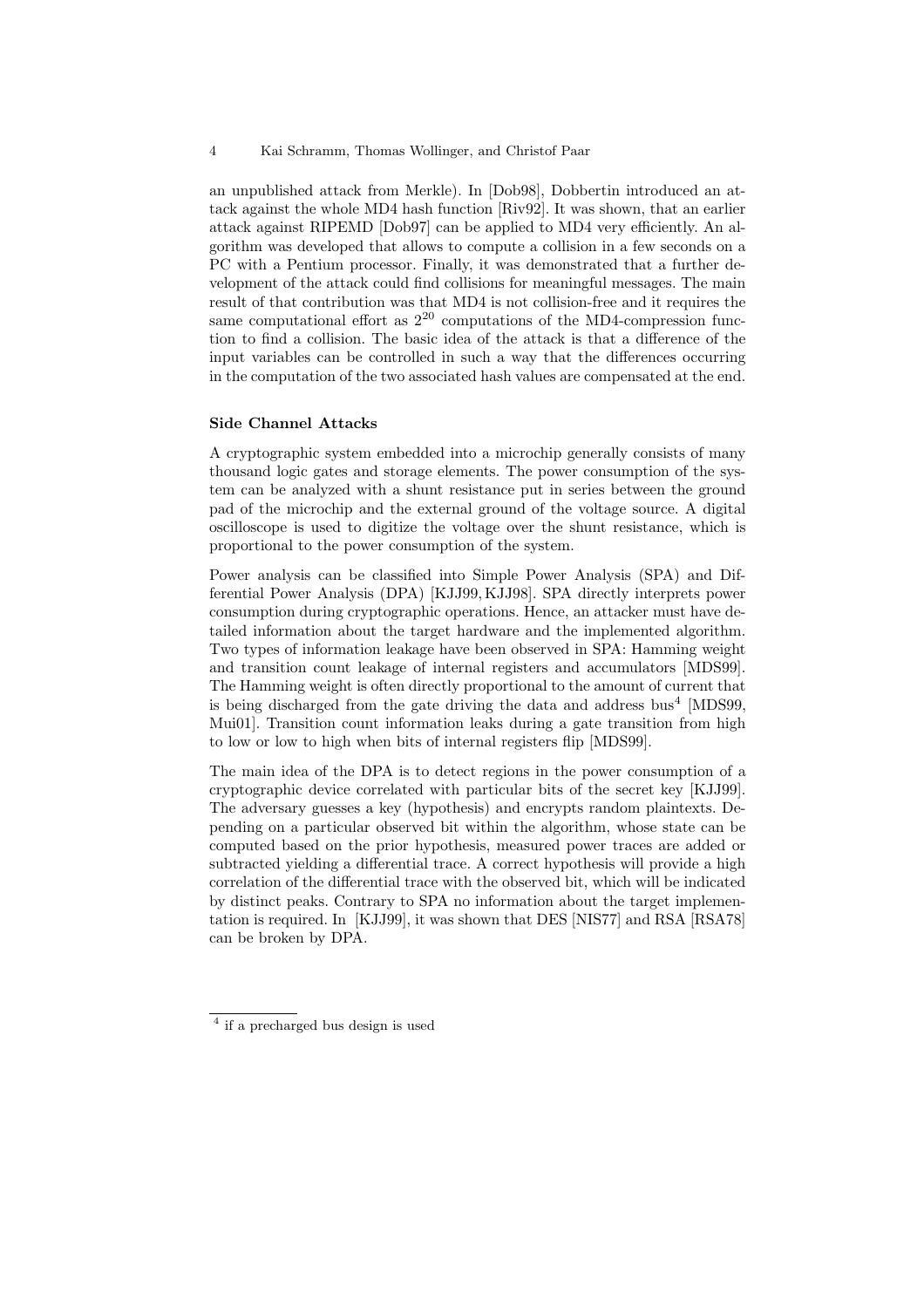### 3 Principle of the Internal Collision Attack

An internal collision occurs if a function of a cryptographic algorithm computes two different input arguments, but returns an equal output argument. We propose the term 'internal' collision, because in general the collision will not propagate to the output of the algorithm. Since we are not able to detect it at the output we correlate side channel information of the cryptographic device, e.g., power traces, under the assumption that an internal collision will cause a high correlation of different encryptions (decryptions) at one point of time. Moreover, we assume that internal collisions which occur for particular plaintext (ciphertext) encryptions (decryptions) are somehow correlated with the secret key. A typical example of a function vulnerable to internal collisions is a surjective S-Box. However many other functions, e.g., based on finite field arithmetics, can cause collisions, too. In this publication, we exploit the fact that is possible to cause a collision in the non-linear f-function of DES in order to gain secret key-bits.

In Figure 1 the propagation path of a collision occurring in the f-function of round n is shown. The f-function in round  $n+1$  processes the same input data, but any further rounds will not be affected by the collision.

An adversary encrypts (decrypts) particular plaintexts (ciphertexts) in order to cause an internal collision at one point of the algorithm. Detection of these collisions is possible by correlation of side channel information corresponding to different encryptions (decryptions), e.g., power traces of round  $n + 1$ .

### 4 Collisions within the DES f-function

#### 4.1 Collisions in single S-Boxes

In this section we briefly remind that it is possible to cause collisions in isolated S-Boxes. However, as stated in  $[DDQ84]$  overall collisions in the f-function can only be caused within three S-Boxes simultaneously. For a detailed description of DES the reader is referred to, e.g., [NIS77,MvOV97]. The eight S-Box mappings  $2^6 \rightarrow 2^4$  are surjective. Moreover, the mappings are uniformly distributed, which means that for each input  $z \in \{0, \ldots, 2^6 - 1\}$  of S-Box  $S_i, i \in \{1, \ldots, 8\}$ , there exist exactly three x-or differentials  $\delta_1, \delta_2$  and  $\delta_3 \in \{1, \ldots, 2^6 - 1\}$ , which will cause a collision within a single S-Box

$$
S_i(z) = S_i(z \oplus \delta_1) = S_i(z \oplus \delta_2) = S_i(z \oplus \delta_3), \qquad \delta_1 \neq \delta_2 \neq \delta_3 \neq 0, \qquad i \in \{1, \ldots, 8\}
$$

If, for example, the first S-Box is examined and  $z = 000000$ , then there exist three differentials  $\delta_1, \delta_2$  and  $\delta_3$  causing a collision:

$$
S_1(000000) = S_1(000000 \oplus 001001 = 001001)
$$
  
= S<sub>1</sub>(000000 \oplus 100100 = 100100)  
= S<sub>1</sub>(000000 \oplus 110111 = 110111) = 14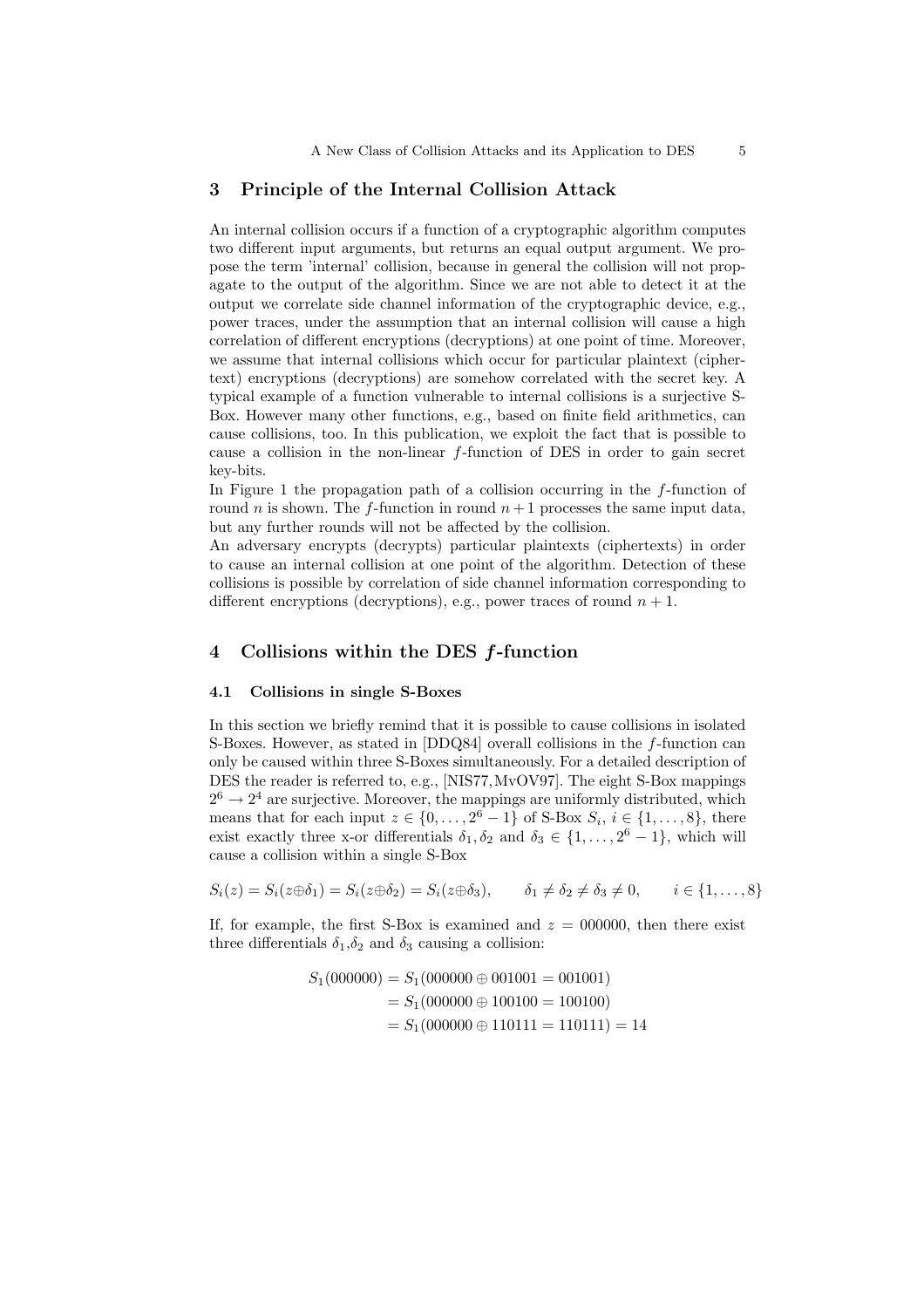

Fig. 1. Propagation path of an internal collision in DES.

However, it is not possible to directly set the six-bit input  $z$  of an S-Box. The input  $z$  corresponds to a particular six-bit input  $x$  entering the  $f$ -function. This input  $x$  is diffused<sup>5</sup> in the expansion permutation and x-ored with six key-bits  $k$  of the round key:

$$
z = x \oplus k \Leftrightarrow k = x \oplus z \qquad k, x, z \in \{0, \dots, 2^6 - 1\}
$$

A table can be generated for each S-Box, which lists the three differentials  $\delta_1, \delta_2$ and  $\delta_3 \in \{1, \ldots, 2^6 - 1\}$  corresponding to all 64 S-Box inputs  $z \in \{0, \ldots, 2^6 - 1\}$ . These eight tables can be resorted in order to list the inputs  $z \in \{0, \ldots, 2^6 - 1\}$ corresponding to all occurring differentials  $\delta_i \in \{1, \ldots, 2^6 - 1\}$ . In the remainder of this publication these latter tables will be referred to as the  $\delta$ -tables (as an example we included the  $\delta$ -table of S-Box 1 in the appendix).

In order to exploit the six key-bits k an adversary chooses a particular  $\delta$  and varies the input x until he/she detects a collision  $S(x \oplus k) = S(x \oplus k \oplus \delta)$ . The two

 $5$  i.e. the two most and least significant bits of x will be x-ored with particular bits of the round key and then enter the adjacent S-Boxes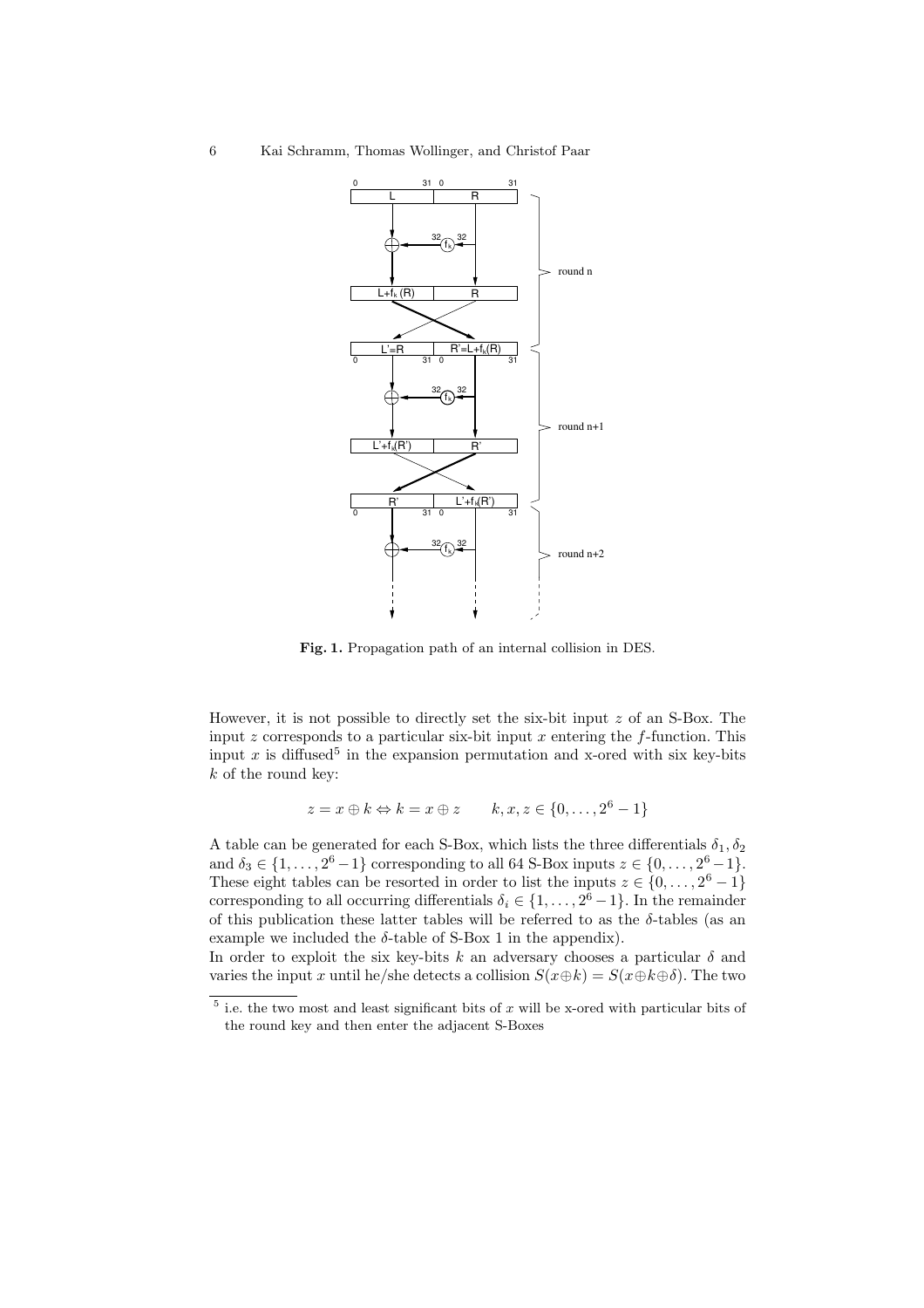most and least significant bits of the inputs x and  $x \oplus \delta$  will also enter the adjacent S-Boxes due to the bit spreading of the expansion box. As shown in Figure 2 the inputs of the adjacent S-Boxes only remain unchanged if the two most and least significant bits of differential  $\delta$  are zero. However, such a differential  $\delta$  does not exist, which is a known S-Box criterion [Cop94]. Therefore a collision attack targeting a single S-Box while preserving the inputs of the two adjacent S-Boxes is not possible.



Fig. 2. Required Bit Mask of  $\delta$  for a Single S-Box Collision.

#### 4.2 Collisions in three S-Boxes

As stated in [DDQ84] it is possible to cause collisions within three adjacent S-Boxes simultaneously. In this case the inputs x and  $x \oplus \Delta$  have a length of 18 bits<sup>6</sup>. The differential  $\Delta = \delta_1 |\delta_2| \delta_3$  denotes the concatenation of three S-Box differentials  $\delta_1, \delta_2, \delta_3$  corresponding to each S-Box of the triple. In order not to alter the inputs of the two neighboring S-Boxes to the left and right of the S-Box triple, the two most and least significant bits of  $\Delta$  must be zero:

$$
\Delta[0] = \Delta[1] = \Delta[16] = \Delta[17] = 0
$$

Moreover, in order to propagate through the expansion box,  $\Delta$  must fulfil the condition:

$$
\Delta[4] = \Delta[6], \Delta[5] = \Delta[7], \Delta[10] = \Delta[12], \Delta[11] = \Delta[13]
$$

Thus  $\Delta = \delta_1 |\delta_2| \delta_3$  must comply with the bit mask  $\Delta = 00x_1x_2vwvwx_3x_4yzyzx_5x_600$ with  $x_i, v, w, y, z \in \{0, 1\}$ , which is shown in Figure 3.

Analysis of the  $\delta$ -tables reveals that there exist many differentials  $\Delta$ , which comply with the properties stated above. As result, it is possible to cause collisions in an S-Box triple while preserving the inputs of the two neighboring S-Boxes. This means that there exist inputs x and  $x \oplus \Delta$ , which cause a collision  $f(x) = f(x \oplus \Delta)$  in the f-function.

As an example we assume that an adversary randomly varies exactly those 14 input bits of function  $f$  in the first round, which enter the targeted S-Box triple.

<sup>&</sup>lt;sup>6</sup> We refer to x and  $x \oplus \Delta$  as the inputs of function f after having propagated through the expansion box, i.e., they have a length of 18 bits, but  $x, x \oplus \Delta \in \{0, \ldots, 2^{14} - 1\}$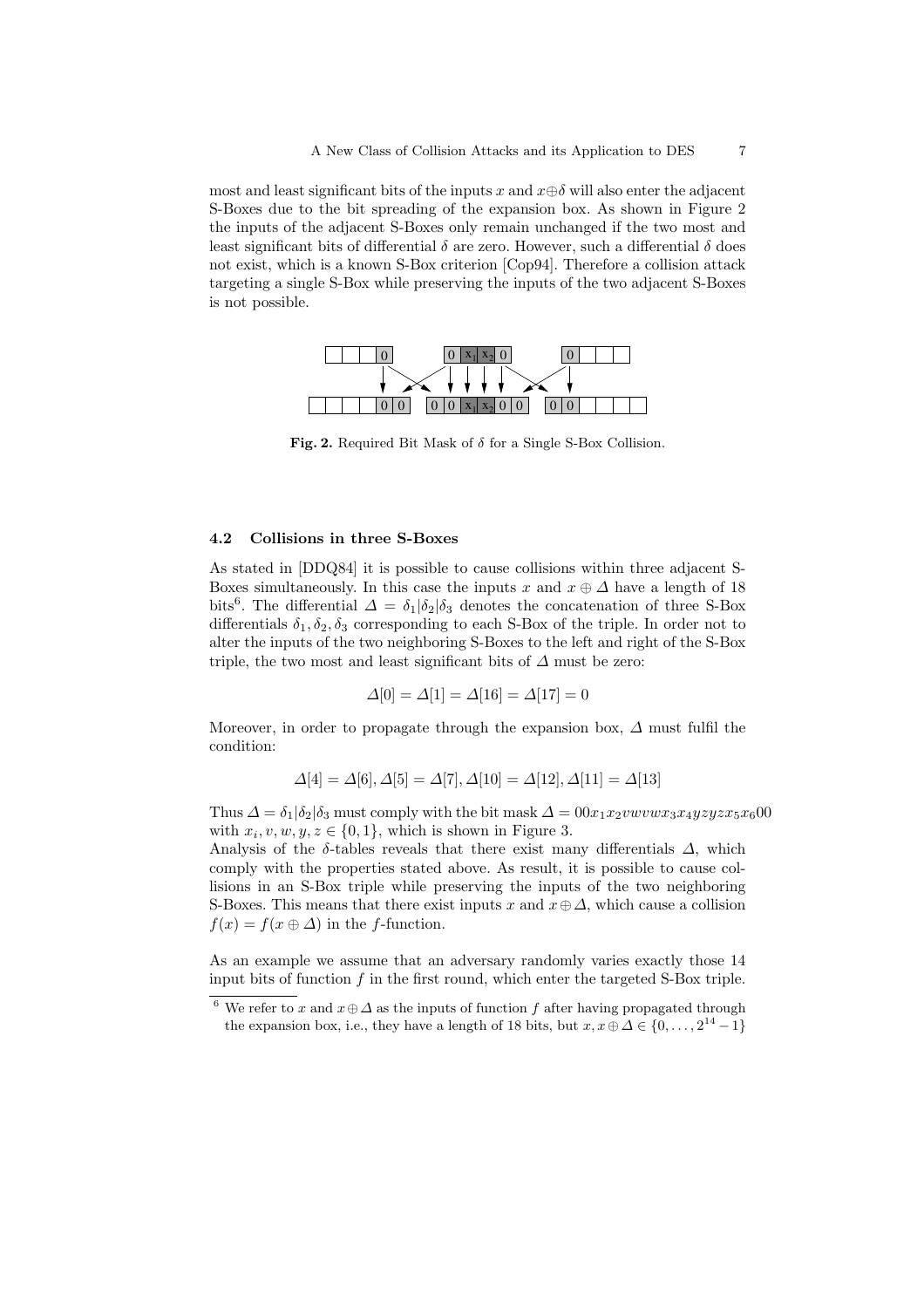

Fig. 3. Required S-Box triple  $\Delta$  Bit Mask.

All 50 remaining bits of the plaintext are not changed. Within function  $f$  these bits are expanded to the 18 bit input x and x-ored with 18 corresponding keybits k of the 48 bit round key. The result  $z = x \oplus k$  enters the targeted S-Box triple. The adversary uses power analysis to record the power consumption of the cryptographic device during round two. Next, he sets the input to  $x \oplus \Delta$ and again records the power consumption during round two. A high correlation of the two recorded power traces reveals that the same data was processed in function  $f$  in round two, i.e., a collision occurred. Once he detects a collision, analysis of the three corresponding  $\delta$ -tables will reveal possible key candidates  $k = z \oplus x$ .

Let  $Z_{\Delta}$  denote the set of all possible 18 bit inputs  $z_i$  causing a collision in a particular S-Box triple for a particular differential  $\Delta$ . For a fixed x, K is the set of all possible key candidates  $k_i$ :

$$
K = \{x \oplus z_i\} = \{k_i\} \qquad z_i \in Z_{\Delta}
$$

Therefore, the number of key candidates  $k_i$  is equal to the number of possible S-Box triple inputs  $z_i$ :

$$
|K|=|Z_{\Delta}|
$$

However, for a particular 18 bit key k only those values of  $z_i$  can cause collisions for which  $x = z_i \oplus k$  can propagate through the expansion box. Hence, we have to check whether all possible keys  $k \in \{0, \ldots, 2^{18} - 1\}$  can cause collisions for a particular  $z \in Z_{\Delta}$ . In particular, eight bits  $k[4], k[5], k[6], k[7]$  and  $k[10], k[11], k[12], k[13]$  of the key k determine whether  $z_i \oplus k$  yields a valid value of x. In general, we only use those differentials  $\Delta$  of an S-Box triple, for which there exist inputs  $z_i$  which will yield a valid  $x = z_i \oplus k$  for any key  $k \in \{0, \ldots, 2^{18} - 1\}$ . Thus any 18 bit key k can be classified into one of  $2^8$  possible key sets  $K_j, j \in \{0, \ldots, 2^8 - 1\}$ . The set  $Z_{K_j}$  of valid S-Box triple inputs  $z_i$  causing a collision for a given key  $k \in K_j$  is generally a subset of set  $Z_{\Delta}$ :

$$
Z_{\Delta,K_j} \subseteq Z_{\Delta} \qquad j \in \{0, \ldots, 2^8 - 1\}
$$

For a fixed key  $k \in K_j$  and a random  $x \in \{0, \ldots, 2^{14} - 1\}$  the probability of a collision is

$$
P(f(x) = f(x \oplus \Delta)|k \in K_j) = \frac{|Z_{\Delta, K_j}|}{2^{14}}
$$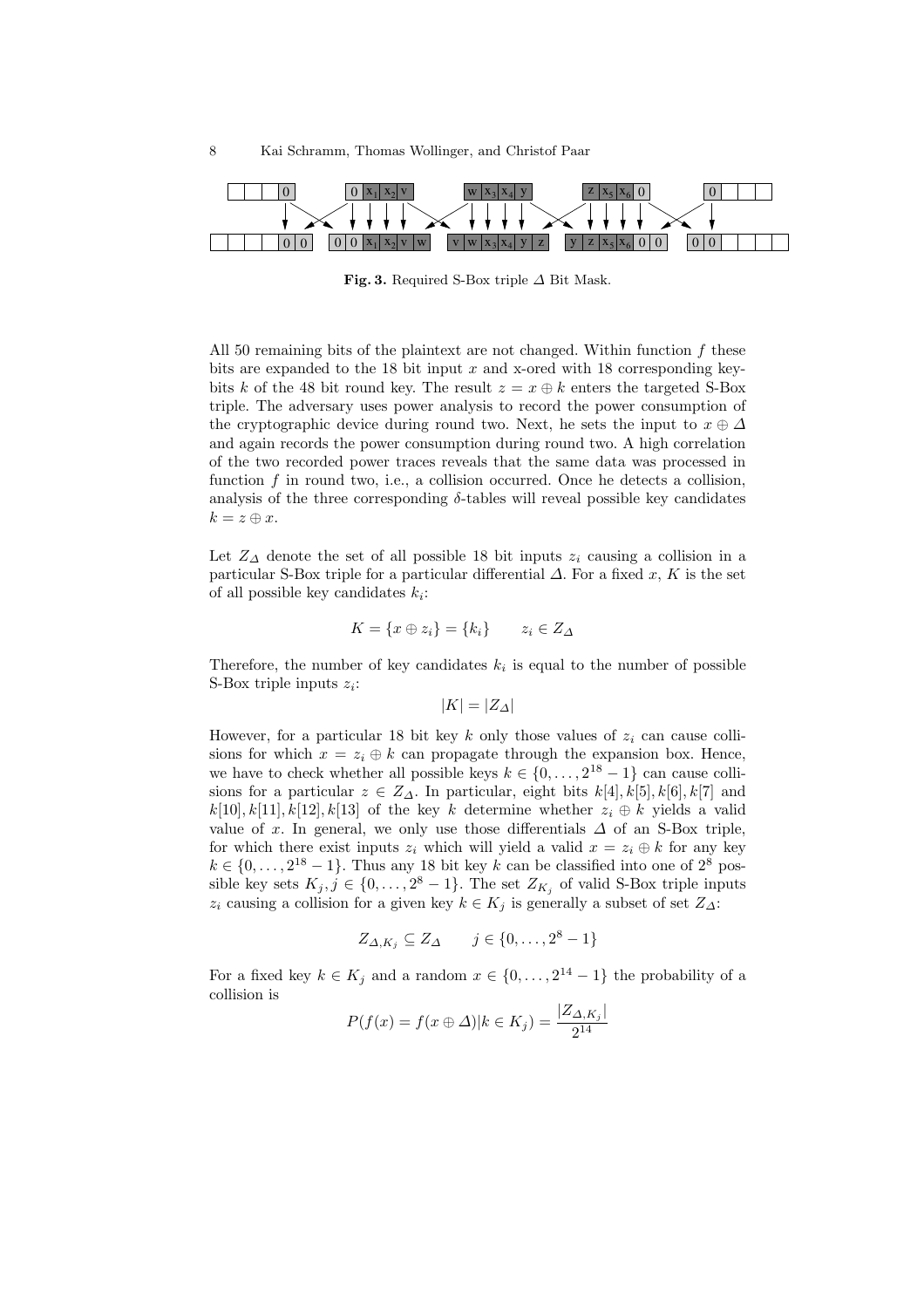In general, two plaintexts x and  $x \oplus \Delta$  have to be encrypted to check for a collision  $f(x) = f(x \oplus \Delta)$ . The average number of encryptions #M until a collision occurs for a fixed key  $k$  is

$$
\overline{\#M} = \frac{2}{P(f(x) = f(x \oplus \Delta)|k \in K_j)} = 2 \cdot \frac{2^{14}}{|Z_{\Delta,K_j}|} = \frac{2^{15}}{|Z_{\Delta,K_j}|}
$$

The total probability of a collision for an arbitrary key  $k \in K_i$  is

$$
P(f(x) = f(x \oplus \Delta)) = \sum_{j=0}^{255} P(f(x) = f(x \oplus \Delta)|k \in K_j) \cdot P(k \in K_j) = 2^{-22} \cdot \sum_{j=0}^{255} |Z_{\Delta, K_j}|
$$

The average number of encryptions  $\overline{HM}$  until a collision occurs for an arbitrary key  $k \in K_j$  is

$$
\overline{\#M} = 2 \cdot \frac{1}{256} \cdot \sum_{j=0}^{255} \frac{1}{P(f(x) = f(x \oplus \Delta)|k \in K_j)} = 2^7 \cdot \sum_{j=0}^{255} \frac{1}{|Z_{\Delta, K_j}|}
$$

### 5 Optimization of the Collision Attack

#### 5.1 Multiple Differentials

In order to decrease the number of encryptions until a collision occurs the attack can be extended to *n* differentials  $\Delta_1, \ldots, \Delta_n$  yielding a set of  $2^n$  possible encryptions  $f(x)$ ,  $f(x \oplus \Delta_1)$ ,  $f(x \oplus \Delta_2)$ ,  $f(x \oplus \Delta_2 \oplus \Delta_1)$ ,...,  $f(x \oplus \Delta_n \oplus ... \oplus \Delta_1)$ for a fixed  $x$ . We are now looking for collisions between any two encryptions which has the potential to dramatically increase the likelihood of a collision due to the Birthday paradox. A collision  $f(x') = f(x'')$  can only occur, if  $x' \oplus x''$ equals a differential  $\Delta_j$ , with  $j \in \{1, \ldots, n\}$ . In Table 1 the costs of the attacks using a single differential  $\Delta$  and using n differentials  $\Delta_1, \ldots, \Delta_n$  are compared.

|                     |                  | single $\Delta$ multiple $\Delta$ 's |
|---------------------|------------------|--------------------------------------|
| $\#x$               | $\boldsymbol{m}$ | m                                    |
| $\#\Delta$          |                  | n.                                   |
| #M                  | $2 \cdot m$      | $m \cdot 2^n$                        |
| $#$ collision tests | m                | $m \cdot n \cdot 2^{n-1}$            |

Table 1. Comparison of the collision attacks using a single and multiple differentials

For example using a single  $\Delta$  the random generation of  $m = 64$  inputs x will result in  $\#M = 128$  encryptions and will only yield  $m = 64$  collision tests  $f(x) = f(x \oplus \Delta)$ . Using  $n = 4$  differentials  $\Delta_1, \ldots, \Delta_4$  the random generation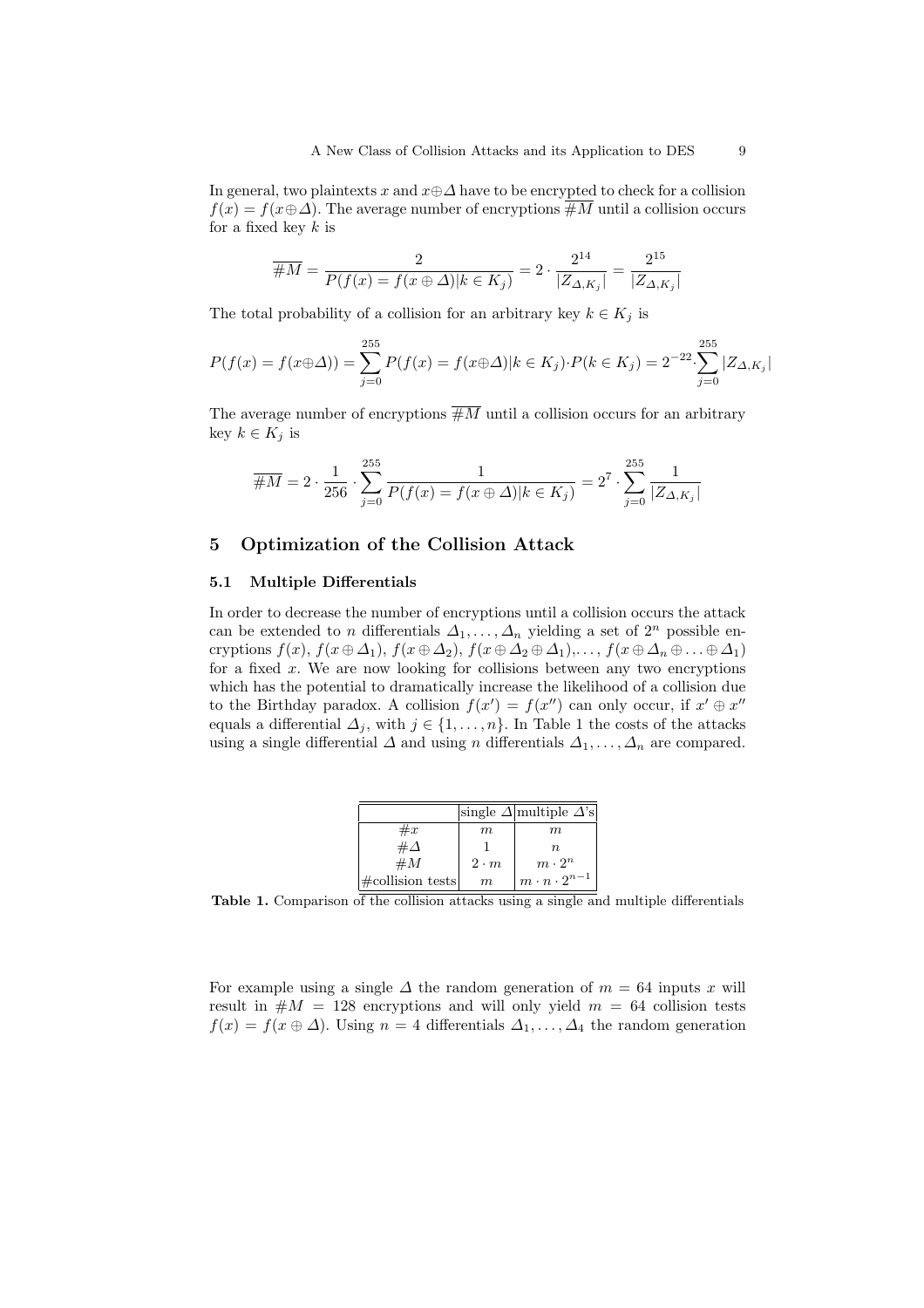of  $m = 8$  inputs x will also result in  $\#M = 8 \cdot 2^4 = 128$  encryptions, but will yield  $8 \cdot 4 \cdot 2^3 = 256$  collision tests. In this example, with the same number of encryptions we are able to perform four times as many collision tests, which results in a higher probability of a collision.

As an example, Figure 4 shows a set of  $2^n = 2^3 = 8$  encryptions for  $n = 3$ differentials  $\Delta_1$ ,  $\Delta_2$  and  $\Delta_3$ .



Fig. 4. Possible collision tests for  $n = 3$  differentials

In this case  $n \cdot 2^{n-1} = 3 \cdot 2^2 = 12$  possible collisions  $A1, A2, \ldots, C4$  can occur with the following probabilities:

$$
P_1 = P(A1) = P(A2) = P(A3) = P(A4) = P(f(x) = f(x \oplus \Delta_1))
$$
  
\n
$$
P_2 = P(B1) = P(B2) = P(B3) = P(B4) = P(f(x) = f(x \oplus \Delta_2))
$$
  
\n
$$
P_3 = P(C1) = P(C2) = P(C3) = P(C4) = P(f(x) = f(x \oplus \Delta_3))
$$

If collision tests  $A1, A2, \ldots, C4$  are stochastically independent<sup>7</sup>, the overall probability can also be expressed as:

$$
P((A1 \cup A2 \cup A3 \cup A4) \cup (B1 \cup B2 \cup B3 \cup B4) \cup (C1 \cup C2 \cup C3 \cup C4))
$$
  
= 1 - [(1 - P(A1)) \cdot (1 - P(A2)) \cdot (1 - P(A3)) \cdot (1 - P(A4)) \cdot (1 - P(B1)) \cdot (1 - P(B2)) \cdot (1 - P(B3)) \cdot (1 - P(B4)) \cdot (1 - P(C1)) \cdot (1 - P(C2)) \cdot (1 - P(C3)) \cdot (1 - P(C4))]  

$$
\approx P(A1) + P(A2) + \ldots + P(C4)
$$

In general, if  $n$  differentials are being used and there exist no stochastical dependencies among collision tests, the overall probability that at least one collision

<sup>&</sup>lt;sup>7</sup> i.e. the occurrence of a collision does not depend on any other collision test within a set of  $2^n$  encryptions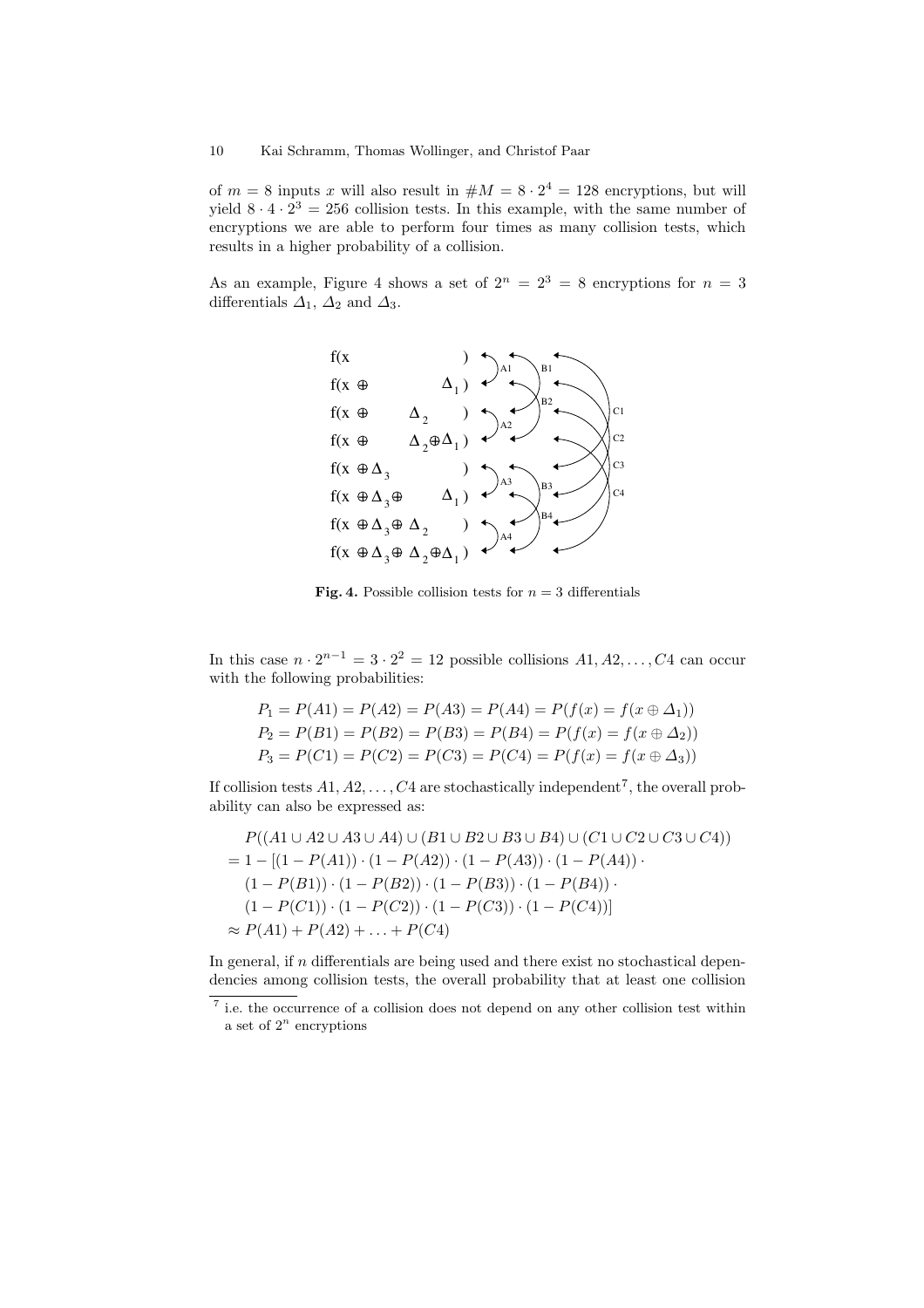will occur within a set of  $2^n$  encryptions is

$$
P(collision) = 1 - (\prod_{i=1}^{n} (1 - P_i))^{2^{n-1}} \approx 2^{n-1} \cdot \sum_{i=1}^{n} P_i \quad with \quad P_i = P(f(x) = f(x \oplus \Delta_i))
$$

So far we assumed that collision tests were stochastically independent, i.e. the occurrence of a particular collision does not condition any other collision within a set of encryptions. Surprisingly, analysis of the collision sets  $Z_{\Delta}$  revealed that stochastical dependencies among collision tests do exist for certain differentials. In general, stochastical dependent collision tests are not desired, because they decrease the overall probability of a collision within a set of encryptions.

#### 5.2 Linear Dependencies

By analysis we discovered that there exist many linear combinations among the differentials  $\Delta$  of all eight S-Box triples. In an attack based on multiple differentials  $\Delta_1, \ldots, \Delta_n$  linear combinations of these will eventually yield additionals differentials  $\Delta_i$ . As result, further collision tests can be performed without increasing the number of encryptions. Thus the probability of a collision within a set of  $2^n$  encryptions is increased:

$$
\Delta_j = a_1 \cdot \Delta_1 \oplus \ldots \oplus a_n \cdot \Delta_n, a_i \in \{0, 1\} \qquad \Delta_j \neq \Delta_1 \neq \ldots \neq \Delta_n
$$

The improvement achieved by exploiting linear combinations among differentials is shown in the next example.

An adversary tries to cause a collision in S-Boxes 2,3,4 using  $n = 5$  differentials  $\Delta_3$ ,  $\Delta_{13}$ ,  $\Delta_{15}$ ,  $\Delta_{16}$  and  $\Delta_{21}$ . Analysis of the δ-tables of S-Boxes 2,3 and 4 reveals that there exist the following linear combinations:

$$
\Delta_1 = \Delta_3 \oplus \Delta_{13} \oplus \Delta_{15}
$$
  
\n
$$
\Delta_2 = \Delta_3 \oplus \Delta_{13} \oplus \Delta_{16}
$$
  
\n
$$
\Delta_4 = \Delta_3 \oplus \Delta_{15} \oplus \Delta_{16}
$$
  
\n
$$
\Delta_{14} = \Delta_{13} \oplus \Delta_{15} \oplus \Delta_{16}
$$
  
\n
$$
\Delta_{22} = \Delta_{15} \oplus \Delta_{16} \oplus \Delta_{21}
$$
  
\n
$$
\Delta_{23} = \Delta_{13} \oplus \Delta_{15} \oplus \Delta_{21}
$$
  
\n
$$
\Delta_{24} = \Delta_{13} \oplus \Delta_{16} \oplus \Delta_{21}
$$

These seven linear combinations will allow the adversary to check  $7 \cdot 2^{n-1} = 112$ additional collision tests for each set of  $2^n = 32$  encryptions. The total number of collision tests for a set of 32 encryptions is thus  $(n + 7) \cdot 2^{n-1} = 192$ .

#### 5.3 Key Candidate Reduction

Once a first collision occurred further collisions will provide additional key sets  $K_i$ . The intersection  $K_{int}$  of these sets delimits the number of key candidates:

$$
K_{int} = K_1 \cap K_2 \cap \ldots \cap K_j
$$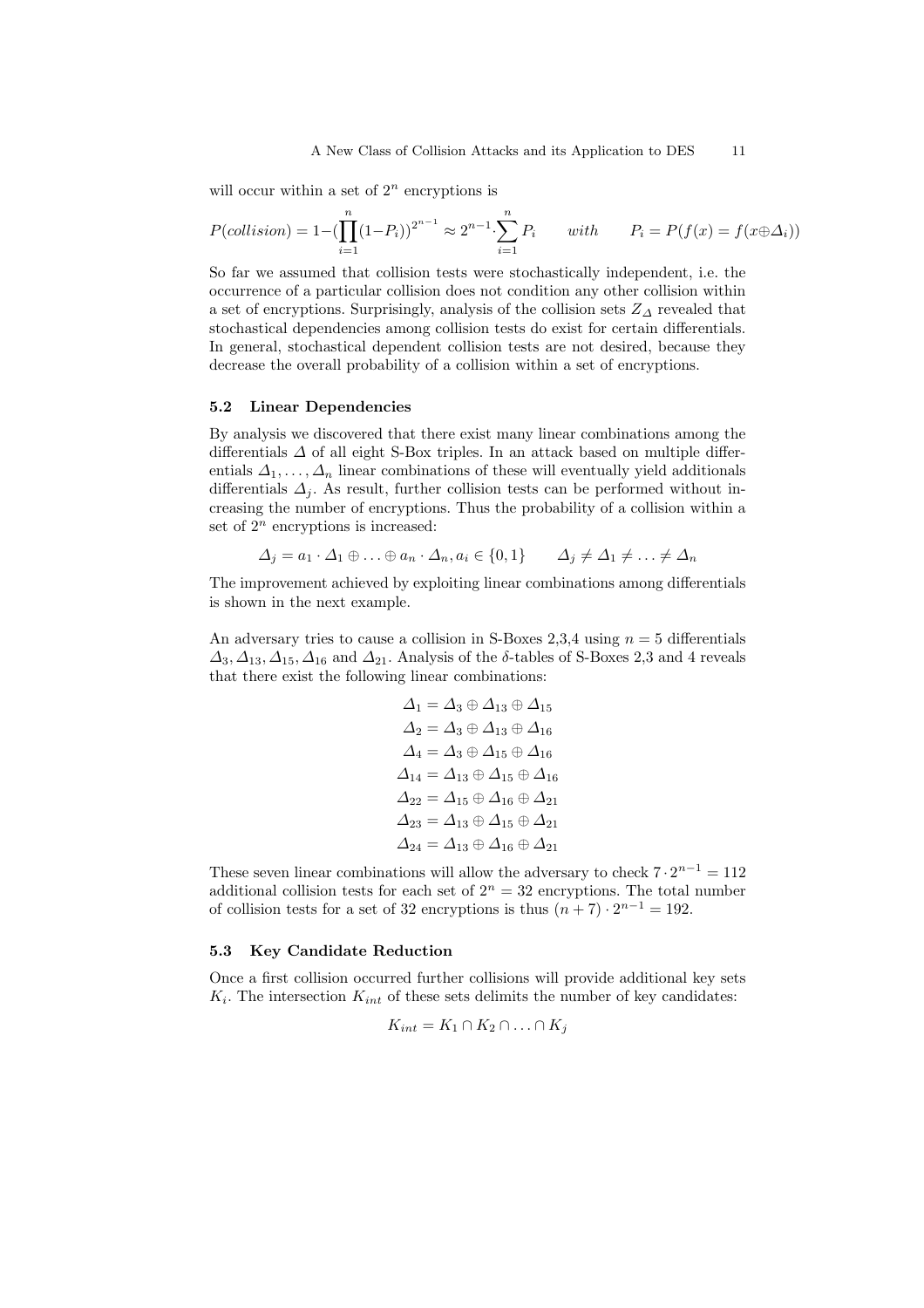Additional collisions can be found efficiently by fixing the input of two S-Boxes and only varying the input of the third S-Box. Due to the bit spreading in the expansion box not all input bits of the third S-Box can be varied. Only bits 2-5 of the S-Box to the left, bits 2 and 3 of the middle S-Box and bits 0-3 of the S-Box to the right can be varied without altering the inputs of the other two S-Boxes.



Fig. 5. Further collisions in single S-Boxes.

Analysis of the collision set  $Z_{\Delta}$  provides all existing x-or differences  $\epsilon = z' \oplus z''$ with  $z', z'' \in Z_{\Delta}$ . The theoretical<sup>8</sup> maximum of differentials  $\epsilon$ , which only alter the input of a single S-Box is  $15+3+15=33$ . For any existing  $\epsilon$  further collisions  $f(x \oplus \epsilon) = f(x \oplus \epsilon \oplus \Delta)$  might be detected.

For example an adversary tries to cause collisions in S-Boxes 1,2,3 using differential  $\Delta_3$ . A first collision  $f(x) = f(x \oplus \Delta_3)$  yields  $|Z_{\Delta_3}| = 1120$  possible key candidates. Analysis of the collision set  $Z_{\Delta_3}$  reveals that there exist 18 out of 33 differentials  $\epsilon_i$ , which comply with the conditions stated above. The adversary tries to find further collisions  $f(x \oplus \epsilon_i) = f(x \oplus \epsilon_i \oplus \Delta_3)$  and is able to detect eight additional collisions delimiting the number of key candidates from 1120 down to 16.

### 6 Practical Attack

In order to verify the DES collision attack, we simulated it on a PC. In addition, an 8051 compatible microcontroller running a software implementation of DES was successfully compromised using the proposed collision attack. The measurement setup used in this practical attack is shown in Figure 6.

In this setup a PC sends chosen plaintexts to the microcontroller and triggers new encryptions. In order to measure the power consumption of the microcontroller a small shunt resistance (here  $R_s = 10\Omega$ ) is put in series between the ground pad and ground of the power supply. We also replaced the original voltage source of the microcontroller with a low-noise voltage source to minimize noise superimposed by the source. The digital oscilloscope HP1662AS was used to sample the voltage over the shunt resistance at 1 GHz. Collisions were caused in the first round of DES. Power traces of round two were transferred to the PC using the GPIB interface. The PC was used to correlate power traces of different

<sup>8</sup> disregarding the S-Box disign criteria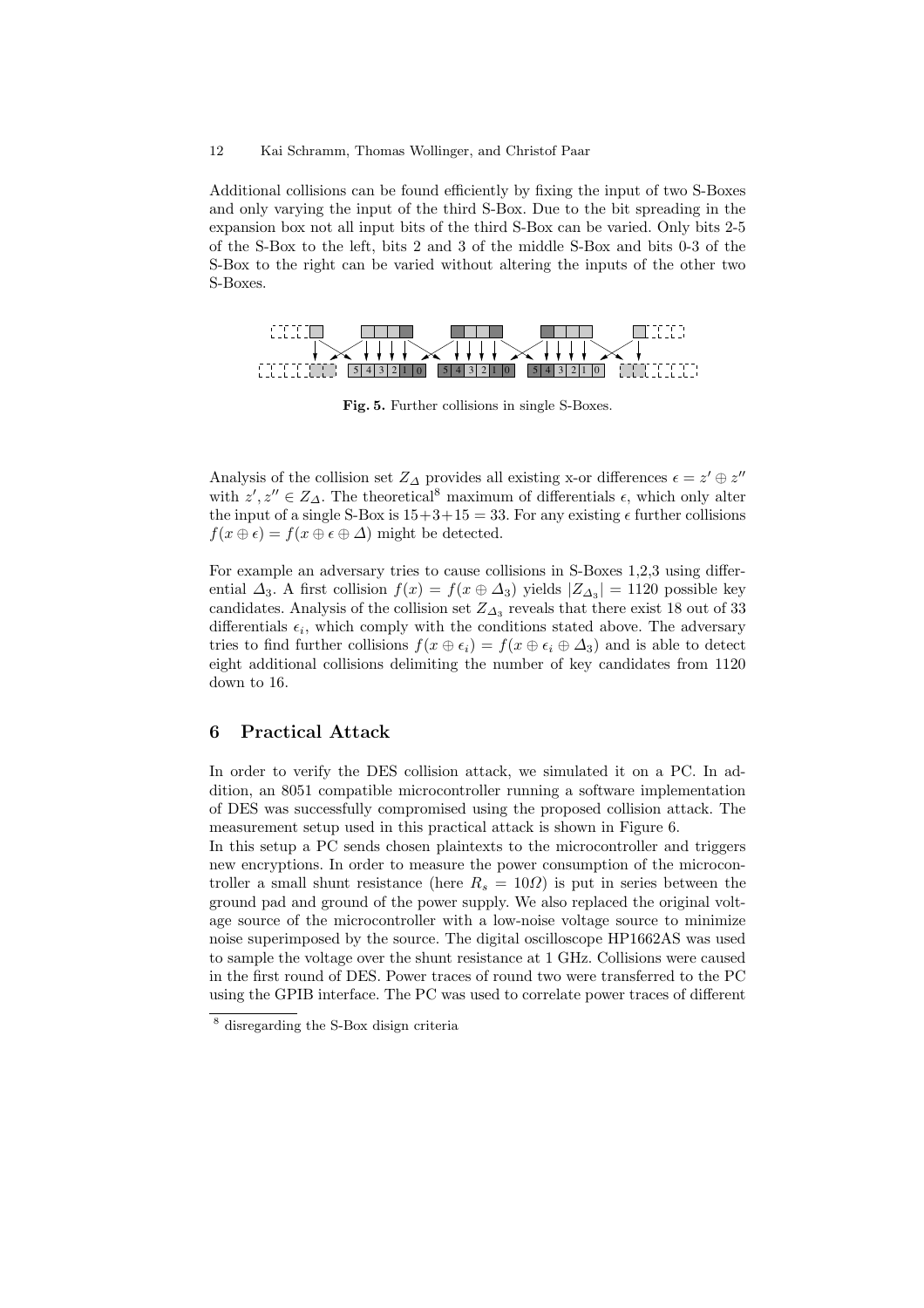

Fig. 6. Measurement setup for power analysis of a microcontroller.

encryptions in order to detect collisions. In our experiments we discovered that a correlation coefficient greater than 95% generally indicated a collision. If no collision occurred, the correlation coefficient was always well below 95%, typically ranging from 50% to 80%. In general, uncorrelated noise such as voltage source noise, quantization noise of the oscilloscope or intrinsic noise within the microcontroller can be decreased by averaging power traces of equal encryptions<sup>9</sup>. In our experiments we found out that averaging of  $N = 10$  power traces was clearly sufficient to achieve the significant correlation results stated above. Averaging may not even be necessary at all if additional measurement circuitry is used in order to decouple the external voltage source from the target hardware or data is acquired at higher sampling rates. For example, in Figures 7 and 8 the averaged power traces of two different plaintext encryptions x and  $x \oplus \Delta$  during the S-Box look-up in round two is shown. The power traces 7 and 8 clearly differ in peaks. This indicates a low correlation, i.e., no collision occured.

### 7 Results and Conclusions

We proposed a new kind of attack, which uses side channel analysis to detect internal collisions. In this paper the well known block cipher DES is attacked. However, the attack can be applied to any cryptographic function in which internal collisions are possible. We showed that internal collisions can be caused within three adjacent S-Boxes of DES yielding secret key information. Furthermore, we presented different methods in order to minimize the cost of finding such collisions. In our computer simulations we heuristically searched for the optimum combination of differentials  $\Delta_i$  for all eight S-Box triples in order to minimize the number of required encryptions until a collision occured. The results of this exhaustive search are listed in Table 2, where  $\overline{\#M}$  denotes the

 $9$  we assume that no countermeasures such as random dummy cycles are present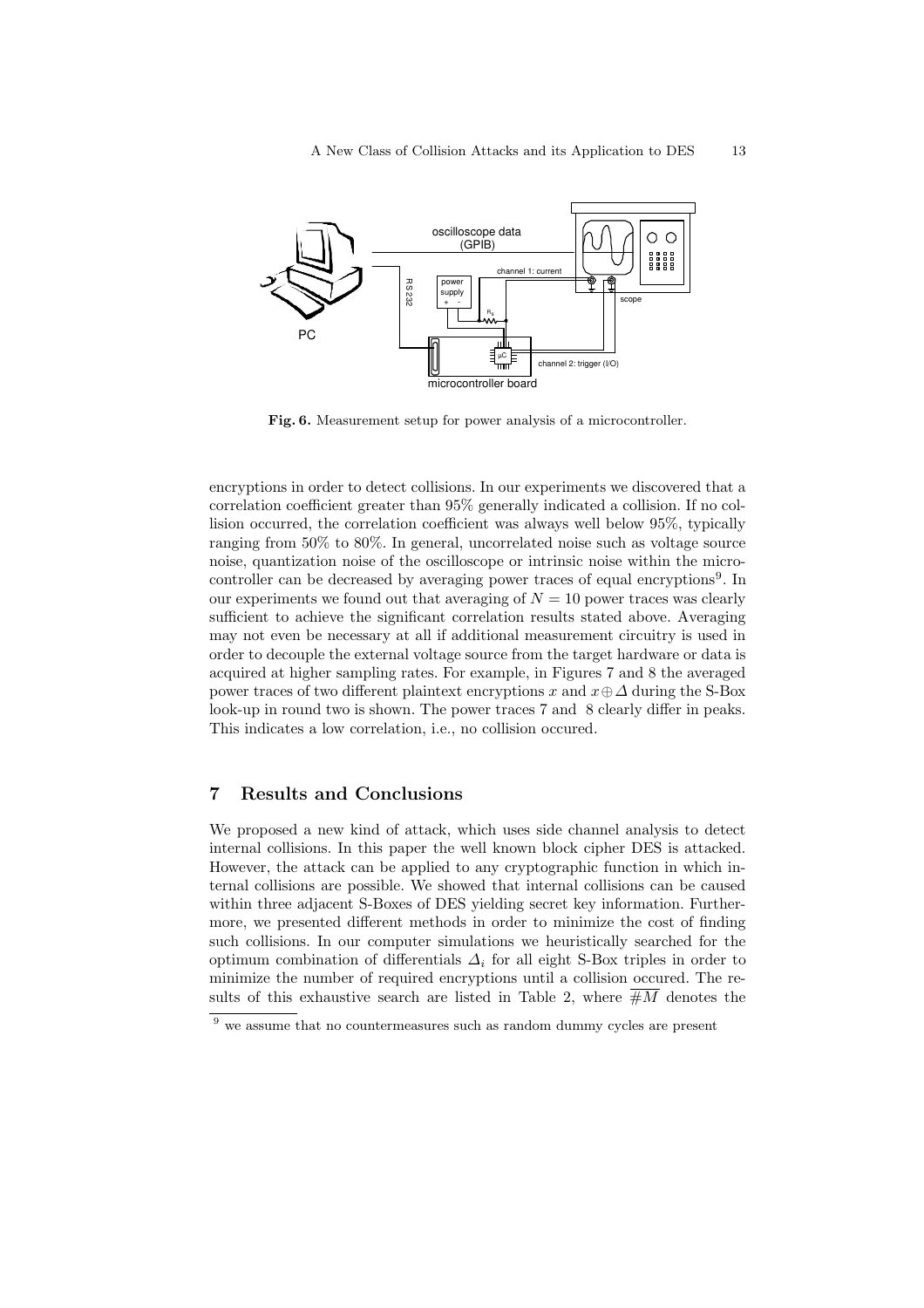

**Fig. 7.** Power consumption of the microcontroller encrypting  $x$ .



Fig. 8. Power consumption of the microcontroller encrypting  $x \oplus \Delta$ .

average<sup>10</sup> number of encryptions until a collision occurs.  $\overline{\#K}$  denotes the average number of key candidates corresponding to 18 key-bits found after applying the key reduction method. As result, we were able to cause a collision in S-Box triple 2,3,4 with a minimum average of 140 encryptions. Using the key reduction method we were able to delimit 18 key-bits to an average of 220 key candidates which is equivalent to  $log_2(220) \approx 7.8$  key-bits, i.e., 10.2 key bits were broken. Moreover, we were able to cause collisions in S-Box triple 7,8,1 with an average of 165 encryptions yielding on average 19 key candidates, thus breaking  $18 - \log_2(19) \approx 13.8$  key-bits. Finally, we successfully validated our attack by compromising an 8051 compatible microcontroller running DES in software.

 $\frac{10}{10}$  averaged over 10,000 random keys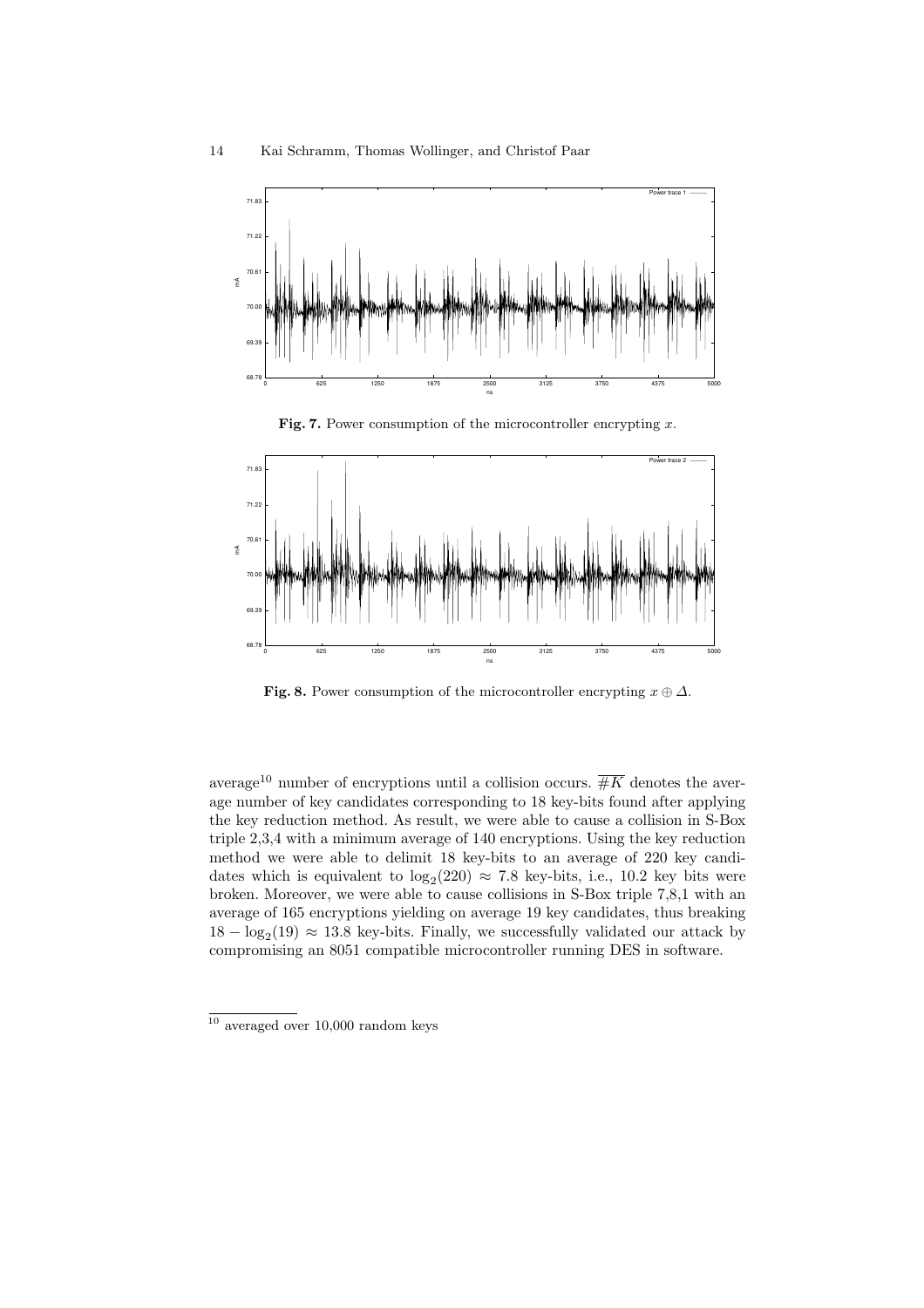A New Class of Collision Attacks and its Application to DES 15

|         |   | S-Boxes $\#\Delta \Delta_1,\Delta_2,\ldots$                    | #M#K |     |
|---------|---|----------------------------------------------------------------|------|-----|
| 1,2,3   |   | $\varDelta_3,\varDelta_{15},\varDelta_{18}$                    | 227  | 20  |
| 2,3,4   | 5 | $\Delta_3, \Delta_{13}, \Delta_{15}, \Delta_{16}, \Delta_{21}$ | 140  | 220 |
| 3,4,5   | 3 | $\Delta_3, \Delta_{10}, \Delta_{12}$                           | 190  | 110 |
| 4,5,6   |   | $\Delta_2, \Delta_{10}, \Delta_{11}$                           | 690  | 71  |
| 5,6,7   | 5 | $\Delta_2, \Delta_5, \Delta_8, \Delta_{23}, \Delta_{29}$       | 290  | 24  |
| 6,7,8   | 5 | $\Delta_7, \Delta_{10}, \Delta_{19}, \Delta_{20}, \Delta_{32}$ | 186  | 52  |
| 7, 8, 1 | 5 | $\Delta_1, \Delta_2, \Delta_7, \Delta_{17}, \Delta_{19}$       | 165  | 19  |
| 8,1,2   | 4 | $\varDelta_1,\varDelta_2,\varDelta_8,\varDelta_{38}$           | 208  | 158 |

Table 2. Results of the exhaustive search for the S-Box triple/ $\Delta$  set optimum.

### References

- [AARR02] D. Agrawal, B. Archambeault, J. R. Rao, and P. Rohatgi. The EM Side  $-$  Channel(s). In C. K. Koç and C. Paar, editors, Cryptographic Hardware and Embedded Systems — CHES 2002. Springer-Verlag, 2002.
- [AK96] R. Anderson and M. Kuhn. Tamper Resistance a Cautionary Note. In Second Usenix Workshop on Electronic Commerce, pages 1–11, November 1996.
- [BGW98a] M. Briceno, I. Goldberg, and D. Wagner. An Implementation of the GSM A3A8 algorithm, 1998. http://www.scard.org/gsm/a3a8.txt.
- [BGW98b] M. Briceno, I. Goldberg, and D. Wagner. GSM cloning, 1998. http://www.isaac.cs.berkely.edu/isaac/gsm–faq.html.
- [CC00] C. Clavier and J.-S. Coron. On Boolean and Arithmetic Masking against Differential Power Analysis. In C. K. Koç and C. Paar, editors, Cryptographic Hardware and Embedded Systems — CHES 2000, volume LNCS 1965, pages 231 – 237. Springer-Verlag, 2000.
- [CCD00a] C. Clavier, J.-S. Coron, and N. Dabbour. Differential Power Anajlysis in the Presence of Hardware Countermeasures. In Ç. K. Koç and C. Paar, editors, Cryptographic Hardware and Embedded Systems — CHES 2000, volume LNCS 1965, pages 252 – 263. Springer-Verlag, 2000.
- [CCD00b] C. Clavier, J.S. Coron, and N. Dabbous. Differential Power Analysis in the Presence of Hardware Countermeasures. In C. K. Koç and C. Paar, editors, Cryptographic Hardware and Embedded Systems — CHES 2000, volume LNCS 1965, pages 252–263. Springer-Verlag, 2000.
- [CJR<sup>+</sup>99a] S. Chari, C. S. Jutla, J. R. Rao, , and P. Rohatgi. A Cauttionary Note Regarding the Evaluation of AES Condidates on Smart Cards. In Proceedings: Second AES Candidate Conference (AES2), Rome, Italy, March 1999.
- [CJR<sup>+</sup>99b] S. Chari, C. S. Jutla, J. R. Rao, , and P. Rohatgi. Towards Sound Approaches to Counteract Power-Analysis Attacks. In Advances in Cryptology  $-CRYPTO$  '99, volume LNCS 1666, pages 398 – 412. Springer-Verlag, August 1999.
- [Cop94] D. Coppersmith. The Data Encryption Standard (DES) and its Strength Against Attacks. Technical report rc 186131994, IBM Thomas J. Watson Research Center, December 1994.
- [Cor99] J.-S. Coron. Resistance against Differentail Power Analysis for Elliptic Curve Cryptosystems. In Ç. K. Koç and C. Paar, editors, Cryptographic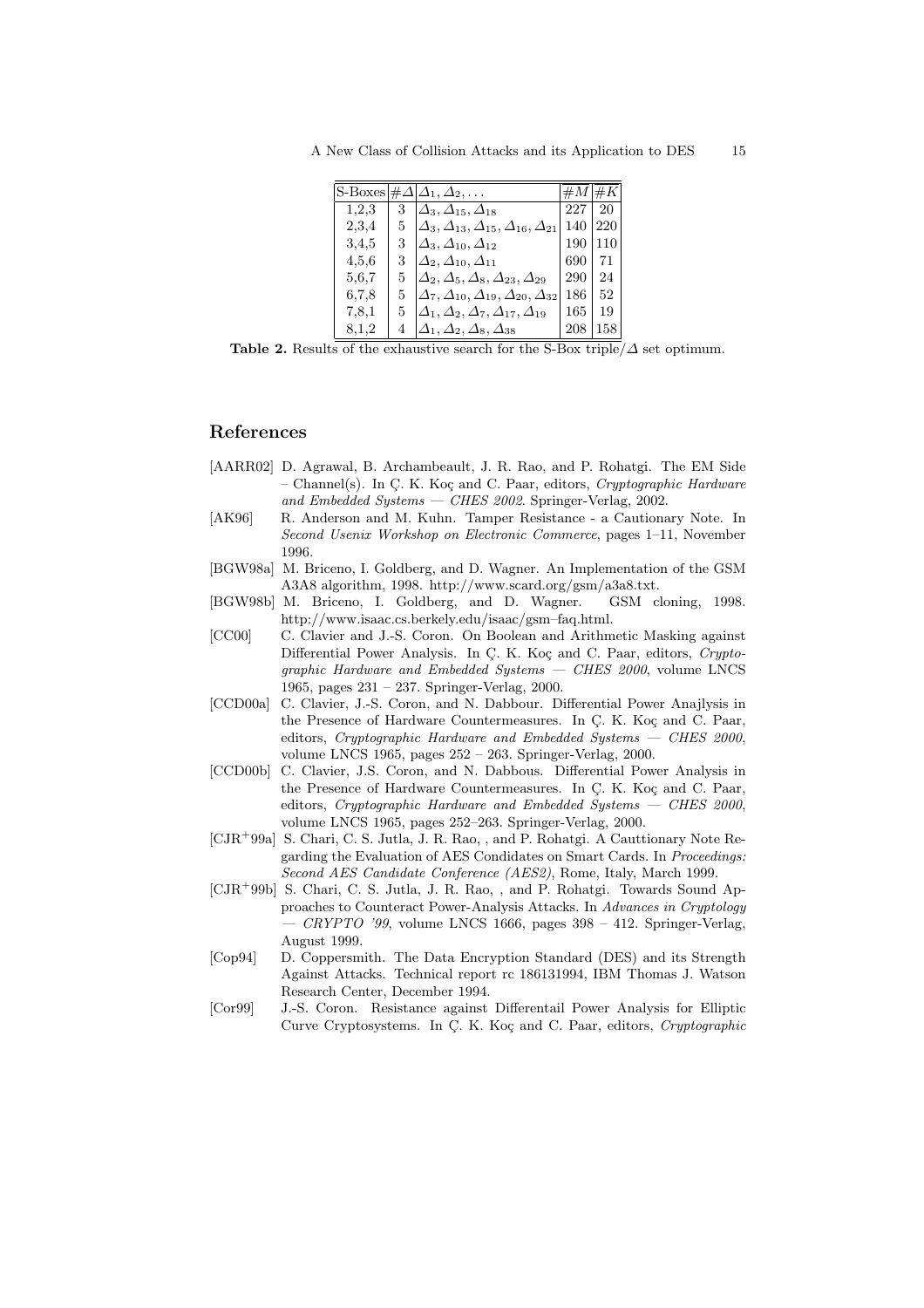Hardware and Embedded Systems — CHES 1999, volume LNCS 1717, pages 292 – 302. Springer-Verlag, 1999.

- [dBB94] B. den Boer and A. Bosselaers. Collisions for the Compression Function of MD5. In T. Hellenseth, editor, Advances in Cryptology — EUROCRYPT '93, volume LNCS 0765, pages 293 – 304, Berlin, Germany, 1994. Springer-Verlag.
- [DDQ84] M. Davio, Y. Desmedt, and J.-J. Quisquater. Propagation Characteristics of the DES. In Advances in Cryptology — CRYPTO '84, pages 62–74. Springer-Verlag, 1984.
- [Dob97] H. Dobbertin. RIPEMD with two-round compress function is not collisionfree. Journal of Cryptology, 10:51–68, 1997.
- [Dob98] H. Dobbertin. Cryptanalysis of md4. Journal of Cryptology, 11:253–271, 1998.
- [FR99] P. N. Fahn and P.K. Rearson. IPA: A New Class of Power Attacks. In Ç. K. Koç and C. Paar, editors, Cryptographic Hardware and Embedded  $Systems - CHES$  1999, volume LNCS 1717, pages 173 - 186. Springer-Verlag, 1999.
- [GP99] L. Goubin and J. Patarin. DES and Differential Power Analysis. In C. K. Koç and C. Paar, editors, Cryptographic Hardware and Embedded Sys $tems - CHES$  1999, volume LNCS 1717, pages  $158 - 172$ . Springer-Verlag, 1999.
- [GSM98] Technical Information GSM System Security Study, 1998. http://jya.com/gsm061088.htm.
- [KJJ98] P. Kocher, J. Jaffe, and B. Jun. Introduction to Differential Power Analysis and Related Attacks. http://www.cryptography.com/dpa/technical, 1998. Manuscript, Cryptography Research, Inc.
- [KJJ99] P. Kocher, J. Jaffe, and B. Jun. Differential Power Analysis. In Advances in  $Cryptology - CRYPTO'99$ , volume LNCS 1666, pages 388–397. Springer-Verlag, 1999.
- [MDS99] T. S. Messerges, E. A. Dabbish, and R. H. Sloan. Investigations of Power Analysis Attacks on Smartcards. In USENIX Workshop on Smartcard Technology, pages 151–162, 1999.
- [Mes00] T. S. Messerges. Using Second-Order Power Analysis to Attack DPA Resistant Software. In C. K. Koç and C. Paar, editors, Cryptographic Hardware and Embedded Systems  $-$  CHES 2000, volume LNCS 1965, pages 238 – 251. Springer-Verlag, 2000.
- [MS00] R. Mayer-Sommer. Smartly Analyzing the Simplicity and the Power of Simple Power Analysis on Smart Cards. In C. K. Koç and C. Paar, editors, Cryptographic Hardware and Embedded Systems — CHES 2000, volume LNCS 1965, pages 78 – 92. Springer-Verlag, 2000.
- [Mui01] J.A. Muir. Techniques of Side Channel Cryptanalysis. Master thesis, 2001. University of Waterloo, Canada.
- [MvOV97] A. J. Menezes, P. C. van Oorschot, and S. A. Vanstone. Handbook of Applied Cryptography. CRC Press, Boca Raton, Florida, USA, 1997.
- [NIS77] NIST FIPS PUB 46-3. Data Encryption Standard. Federal Information Processing Standards, National Bureau of Standards, U.S. Department of Commerce, Washington D.C., 1977.
- [NIS95] NIST FIPS PUB 180-1. Secure Hash Standard. Federal Information Processing Standards, National Bureau of Standards, U.S. Department of Commerce, Washington D.C., April 1995.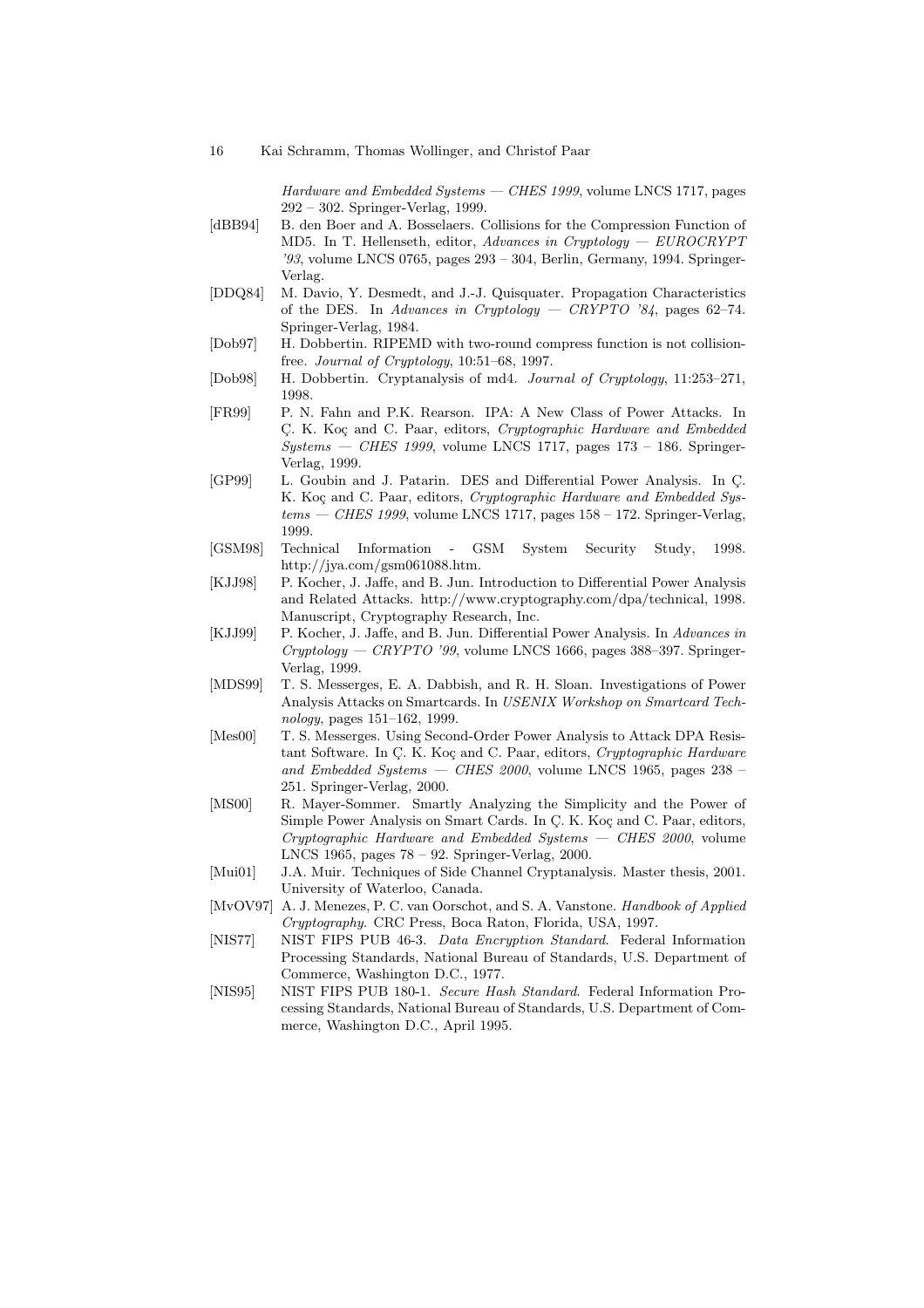A New Class of Collision Attacks and its Application to DES 17

- [Riv92] R. Rivest. RFC 1320: The MD4 Message-Digest Algorithm. Corporation for National Research Initiatives, Internet Engineering Task Force, Network Working Group, Reston, Virginia, USA, April 1992.
- [RSA78] R. L. Rivest, A. Shamir, and L. Adleman. A Method for Obtaining Digital Signatures and Public-Key Cryptosystems. Communications of the ACM, 21(2):120–126, February 1978.
- [Sha00] Adi Shamir. Protecting Smart Cards form Power Analysis with Detached Power Supplies. In Ç. K. Koç and C. Paar, editors, Cryptographic Hardware and Embedded Systems — CHES 2000, volume LNCS 1965, pages  $71 - 77$ . Springer-Verlag, 2000.
- [Vau94] S. Vaudenay. On the need of Multipermutations: Cryptanalysis of MD4 and SAFER. In Fast Software Encryption  $-$  FSE '94, volume LNCS 1008, pages 286 – 297, Berlin, Germany, 1994. Springer-Verlag.
- [Wie03] A. Wiemers. Partial Collision Search by Side Channel Analysis. Presentation at the Workshop: Smartcards and Side Channel Attacks, January 2003. Horst Goertz Institute, Bochum, Germany.